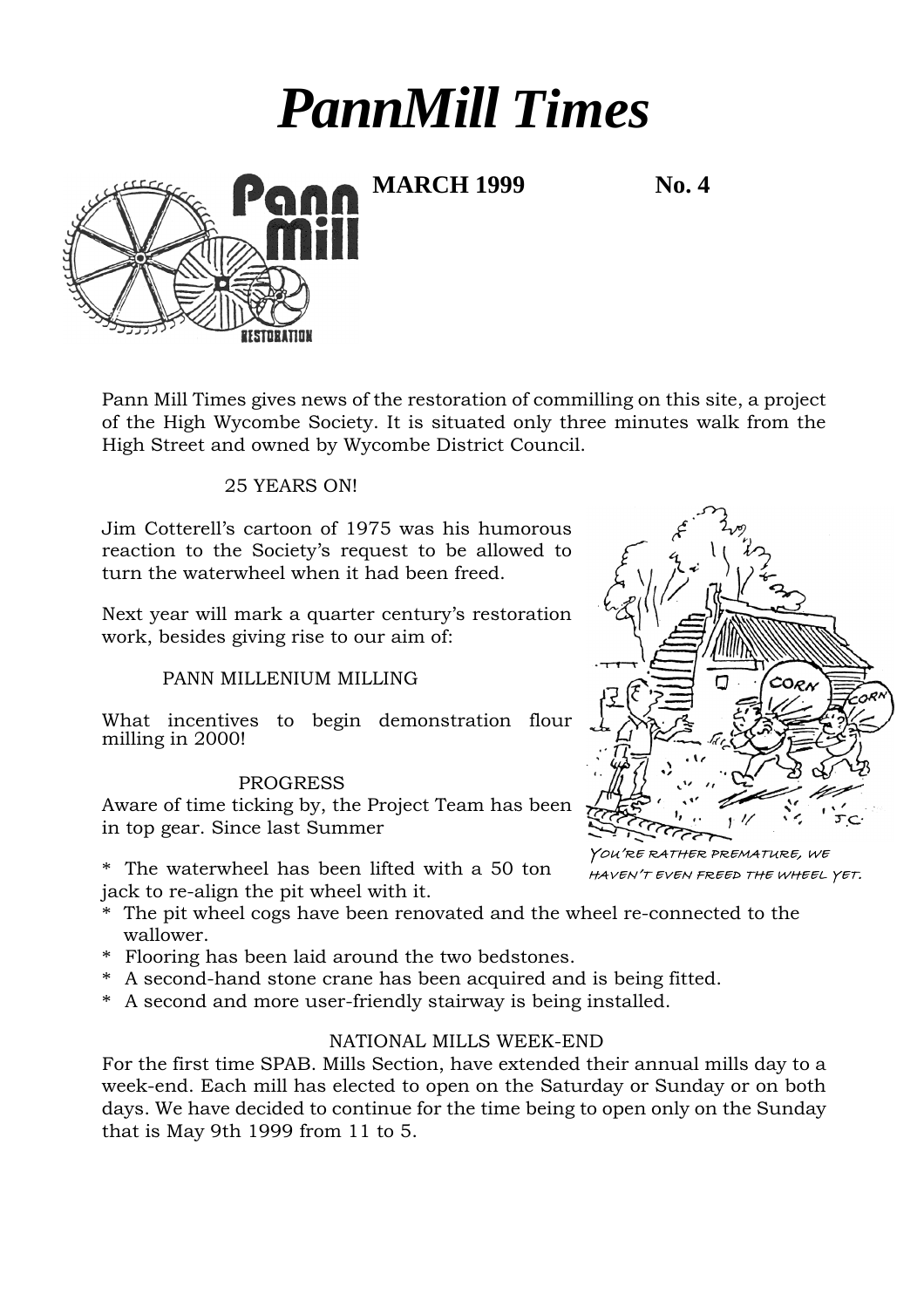# **PROJECT LEADER'S JOTTINGS**

#### **The Pann Mill Volunteers**

It has occurred to me that earlier newsletters have not recorded an acknowledgement to the helpers of the High Wycome Society who have brought the restoration project to the point where milling of flour is now only a year away. Amazing to think that milling was beyond the dreams of those involved early in the project; mills in those days were not cherished as they are today. Turning the waterwheel for visitors in a beautiful watergarden garden was their goal, and very laudable too.

**Jack Scruton MBE** was undoubedly our inspiration back in 1971 when the old mill was demolished.

**Colin Kennedy**, whose remit was to design the present building for single floor exhibitions only. It has proved remarkable for its ability to accommodate all essential milling equipment on two floors.

**Robert Jarvis**, whose family operated the old mill from 1921 to 1967. He has taken great pleasure in assisting with milling expertise and light engineering work.

**Brian Honess** worked consistently to bring vital parts to the mill, and under his guidance a large workshop was erected.

**Ian Stone** created the upper 'stone' floor and masterminded the fitting together of the Hurst Frame and the ironmongery inside. He made a new set of spur wheel cogs that are now being fitted.

His wife **Diana** prepared and served teas on Open Days.

**Vic Day** brought his wide experience to this restoration after working on the Lacey Green windmill. He and Ian Stone worked together for many years to provide the important groundwork we are now able to build on.

**Colin Adams** gave construction assistance over many years.

**Dick Hoare** extended his skills to stone-dressing.

**Chris Wallis** has provided essential assistance including the recent lifting of the four half ton, four foot diameter stones to the stone floor. Not so spectacular as putting the top on Lacey Green windmill, but nevertheless still needing fine engineering skills.

#### **Today our team consists of -**

Myself, **Myra King**, Project Leader, "gofer" and Wycombe District Council liaison.

**Owen Rush** our lifting expert and lender of specialist tools as well as compost expert.

**Peter Hazzard**, grounds security (he lives opposite) and ideas person.

**John Mumford**, versatile wood and metal worker as well as our video film maker.

**Ian Barratt** who will do anything at any time besides being a signmaker and artist.

**Robert Turner** our newest and youngest member who has clad an area with my 70 year old lounge floorboards and is currently installing our second-hand stone crane.

**Cathy Kraft**, who comes from Acton is the daughter of a founder member of the Society. She keeps an eye on the roses planted in remembrance of her father.

**Margaret Simmons** our gardener who makes the mill garden her second home. The results of her labours have created a beautiful place for all to enjoy.

On Open Days we value the services of **Sarah, Lesley and Helen** who serve teas.

Myra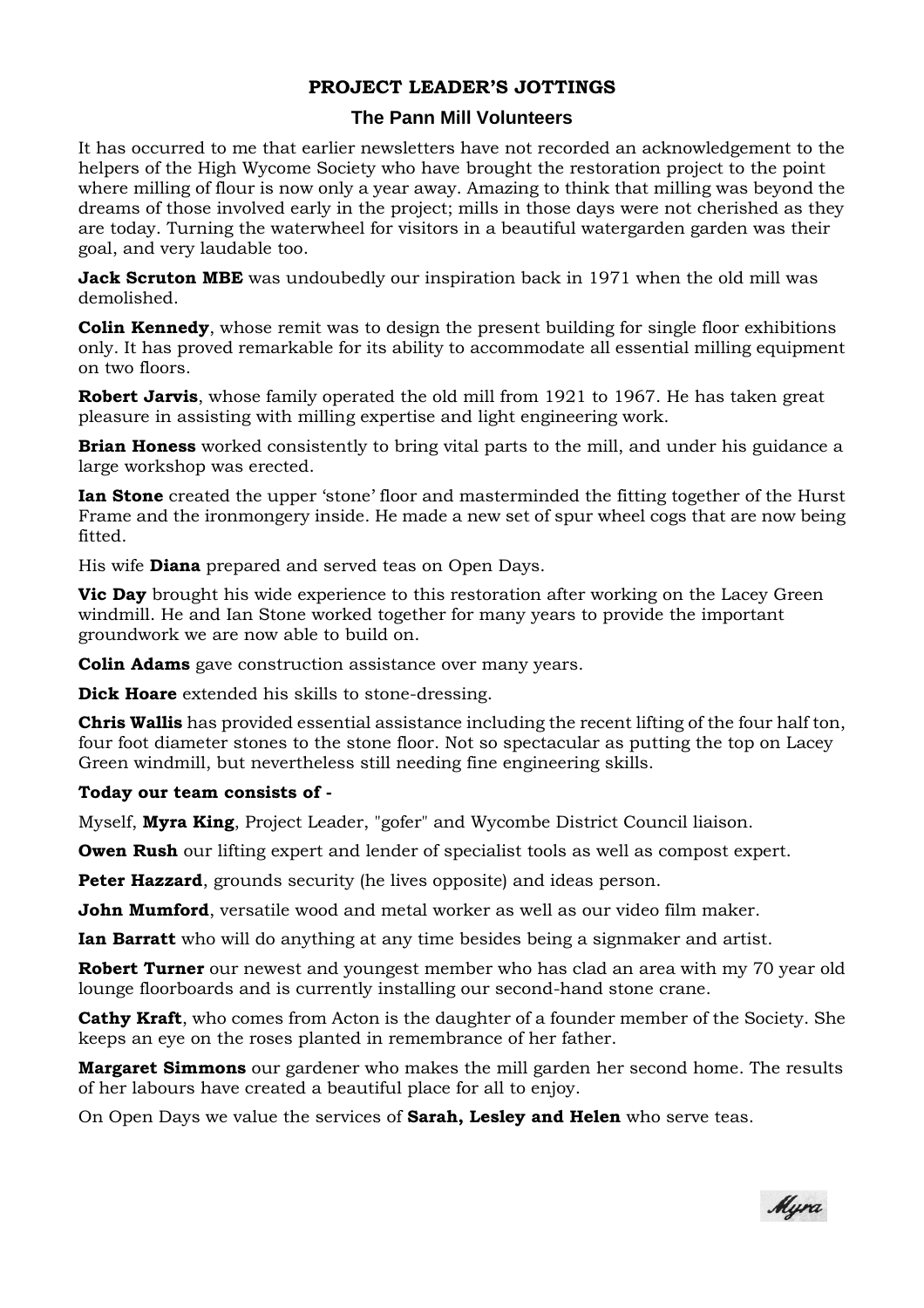## THE GARDEN

There is usually something interesting to see in Pann Mill garden if you have a few minutes when you're in the neighbourhood, to sit and watch; plants, squirrels and birds - even the occasional kingfisher. Have you ever watched moorhens in courtship? It has to be seen to be believed. On one particular evening whilst straightening my back from battling with abnoxious ground elder, I was amazed to see two moorhens within six feet of me, for they are usually so very shy of people. They were oblivious of me and their courtship was a stately gavotte - total commitment as they stood face to face with gentle bows and caressing of the beaks. It made me veiy privileged to see them and I wished I had Loma Cassidy's skill to draw a picture of the scene. Compare this with the antics of mallard ducks. I have many of them patronising the garden and when St. Valentine's Day approaches it is Bedlam a mixture of a Rugby match and mud wrestling orchestrated with klaxon horns - a swirling Swan Lake!

The snowdrops this spring were lovely and the Local Council donated daffodil bulbs which turned out to be quite spectacular, though the heavy rains at Christmas time caused the swollen channel to tear the soil away from them. I hope they might last until National Mills Day in May, even if not, there are still the bluebells to come.

The garden is slowly recovering from the onslaught of caterpillar tractors and diggers of the Pumping Station contractors, whose only access to the river was across the garden. Their operation left subsoil and rubbish on top. It has proved the value of a compost heap, for generous layers of the stuff has greatly improved the soil. I must still have the biggest heap in Wycombe (apart from Ecovert). I had red and white Christmas roses blooming well before Christmas; and then Winter aconites, like bubbles of bright sunshine everywhere; and now wood anemones, violets, fritillaries and cowslips. I've had little success with primroses - has anyone some to spare?

I hope lots of people come and visit the garden throughout the year, for I love hearing how much people enjoy the peace there. If I'm in the garden when you visit, do stop and talk - I'm happy to accept advice or even dig a root of something for you to take  $a_{\text{way}}$ .

# THE RIVER - TOO MUCH WATER?

For several years until March 1998 the serious low flow of the river led to a recent plan to increase the flow in times of drought. How the tables have turned since the April 1998 deluge!

Although the strong flow of the river continues unabated, at Pann Mill the waterwheel has encountered a most unusual problem. Whilst the strong flow transfers much power to the wheel, the high water level in the tail race holds back the lower buckets that are constantly under water! The required 7 revolutions per minute of the waterwheel are only just attainable.

The high water level between Pann Mill and Rye Mill that causes this problem is constantly only a few inches from the top of the bank in a critical spot. As the water level just above Abbey Way and below Rye Mill is by no means high, it is felt that the cause of the high water level below Pann Mill should be found and eradicated.  $\mathcal{P}_{\text{dev}}$